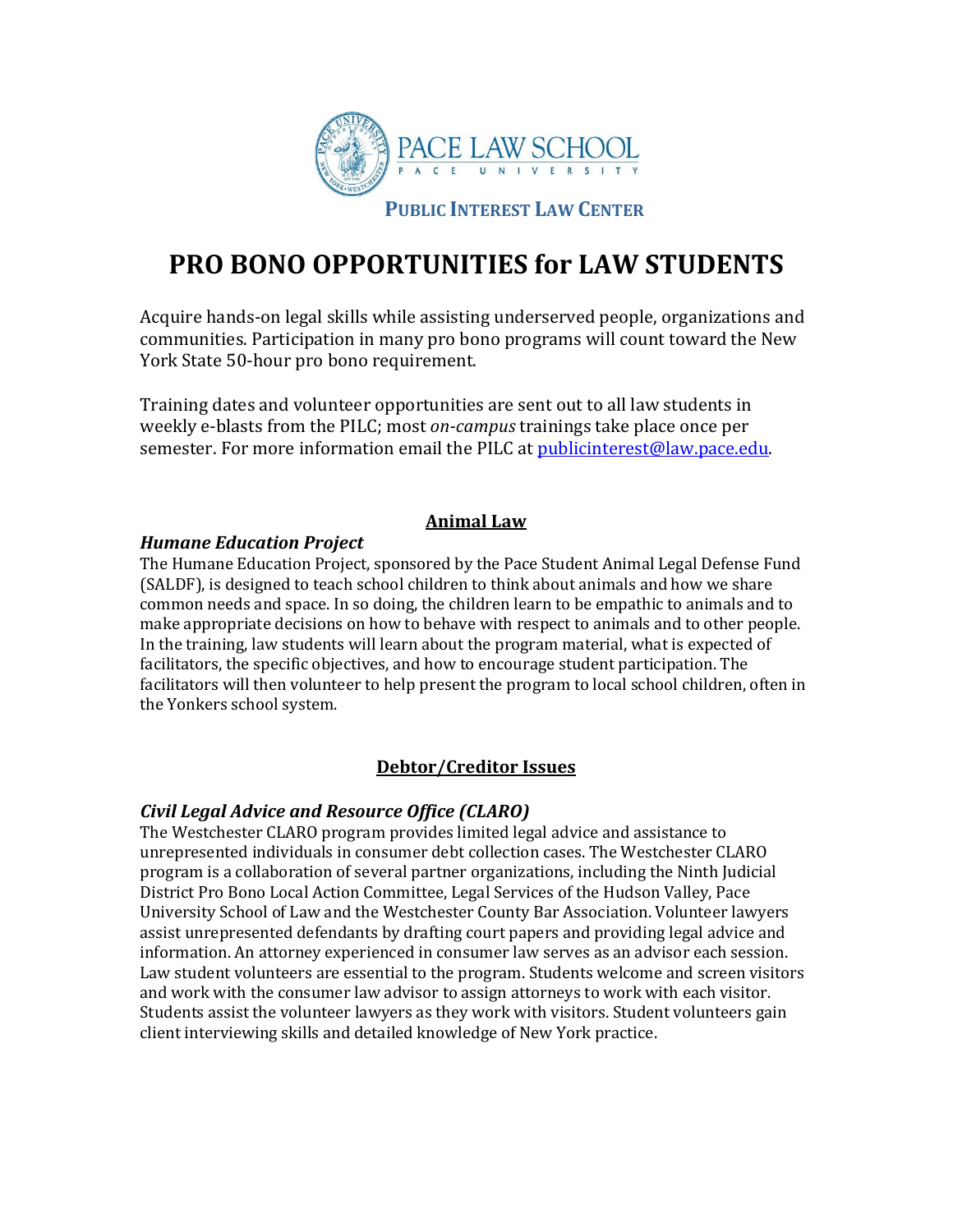# **Elder Law/Health Law**

#### *Senior Law Day*

Help senior citizens complete health care proxy forms at Senior Law Day, an event sponsored by The Westchester County Department of Senior Programs and Services for senior citizens in late October at the Westchester County Center in White Plains. Volunteers are needed to assist seniors who wish to complete health care proxy forms (in New York, competent adults may appoint an agent to make health care decisions on their behalf should they lose the ability to make such decisions themselves). Students will also have the opportunity to attend sessions of interest and shadow elder law attorneys providing oneon-one pro bono consultations. *This training takes place once per year in the fall.*

# **Election Law**

## *Asian American Election Protection and Poll Monitoring*

In past elections, Asian Americans have faced a series of barriers in exercising their rights to vote. In response, the Asian American Legal Defense and Education Fund has conducted a non-partisan survey of Asian American voters to document Asian American voting patterns. AALDEF monitors elections for compliance with the federal Voting Rights Act, which mandates bilingual ballots and forbids anti-Asian voter discrimination. *To register for this off-site training session and to sign up to volunteer: visit* 

*<http://www.aaldef.net/>*

# **Family Law/Domestic Violence**

# *CAP (Courtroom Advocates Project)*

Through CAP, law students assist domestic violence victims seeking orders of protection in New York City's family courts. Responsibilities include attending a first court date, where law students interview litigants, draft their petitions, and advocate for them at family court hearings, all under the supervision of a family law attorney from Sanctuary for Families. Advocates then return to court for a second court date. *This training takes place once per year in the spring.*

# *Family Court Legal Program*

The Pace Woman's Justice Center's Family Court Legal Program is a legal education program tailored to meet the needs of domestic violence victims and survivors while providing professional legal training to law students.

Student volunteers are needed to draft and file family offense petitions, custody petitions and child support petitions; and provide other direct support to Center attorneys in White Plains and Yonkers courthouses during semester breaks.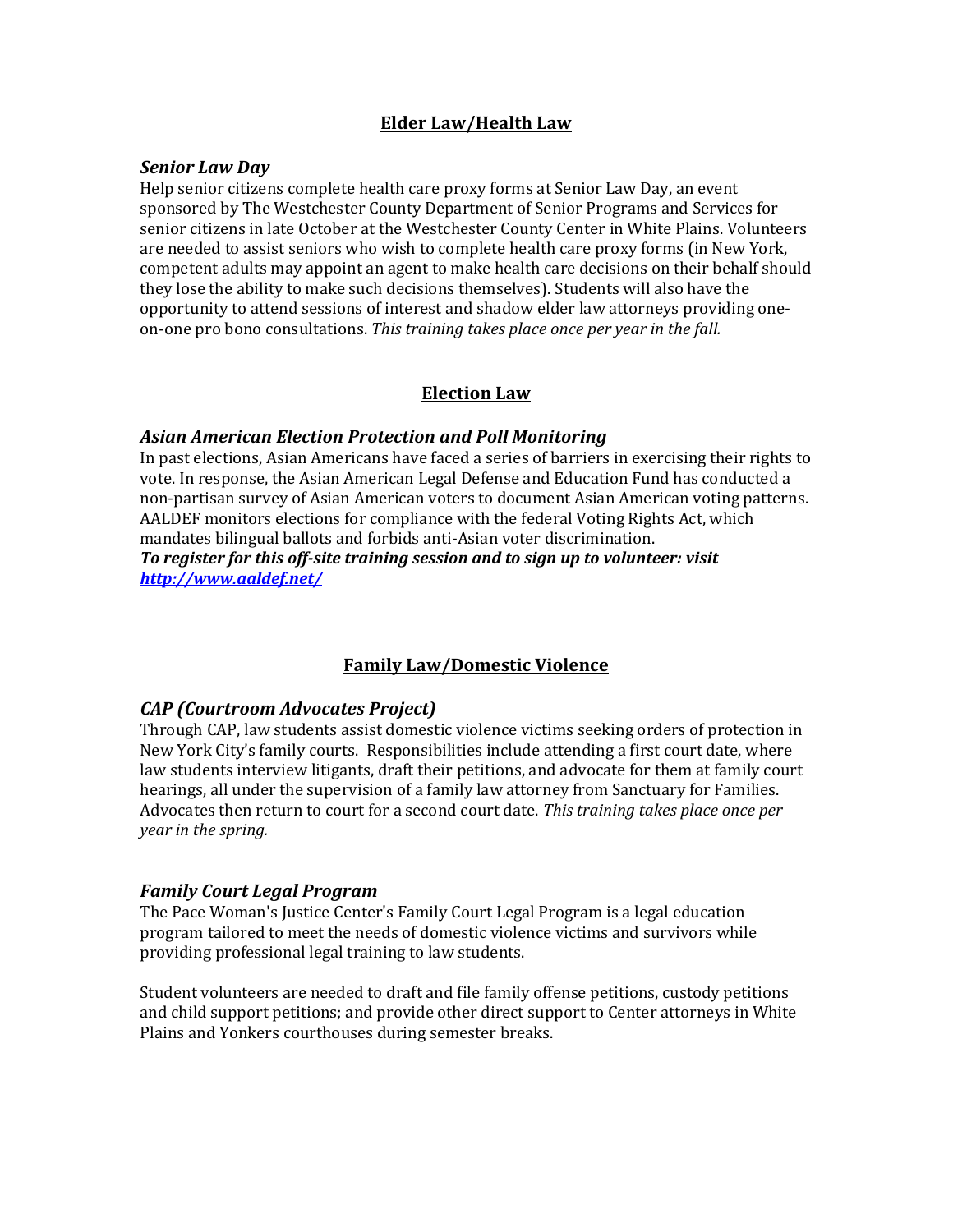# **General Legal Assistance**

## *LAS Access to Benefits Hotline*

The Legal Aid Society's Civil Practice is seeking volunteers to assist with their Access to Benefits Helpline. The Access to Benefits (A2B) Helpline is a "one-stop" resource for New Yorkers in need of legal assistance with health, employment, government benefits, and immigration law matters. Volunteers work alongside Legal Aid Society staff to provide direct assistance and/or referrals in these matters. Legal Aid staff supervises all volunteers and training materials are provided prior to volunteering. The Helpline is run from the Society's 199 Water Street location Tuesday – Friday 9:30 a.m. until 12:30 p.m. **50 hour pro bono credit for NY bar admission is ONLY available for the benefits portion of the Helpline (Tuesday, Wednesday, and Thursday).**

Training materials are provided and brief instructions given before each shift. **To sign up to volunteer: To volunteer, please contact Andrew Childers at [AChilders@legal-aid.org](mailto:AChilders@legal-aid.org) with a specific date or dates. Please include 'Pro Bono A2B' in the subject line.**

## *LiveHelp Legal Assistance Program*

LawHelp/NY [\(http://www.lawhelpny.org\)](http://www.lawhelpny.org/), a website designed to help low-income New Yorkers solve their legal problems, is looking for law student volunteers for the LiveHelp project. Volunteers will staff LiveHelp, an online, real-time chat service that will direct users towards relevant self-help materials, legal assistance organizations and court information. LiveHelp will provide a simple, straightforward opportunity to help people in crisis; volunteers will also learn about a wide range of common legal problems.

Student volunteers are asked to commit to **at least one weekly three-hour shift for 10 weeks**, though the program will find coverage as needed during finals and breaks. To volunteer with LiveHelp you must participate in a 2 hour training and do a 1 hour individual training and practice.

# *NYLAG One-Day Clinics*

NYLAG routinely offers one-day legal clinics in the community to address urgent and other large-scale needs. Participants undergo training in the legal issues addressed in the clinic and are supervised by NYLAG staff attorneys. NYLAG has several different one-day legal clinic volunteer opportunities available. Pro bono attorneys, law grads and law students and interpreters are welcome to participate. All NYLAG One-Day Legal Clinics will count toward the 50-hour pro bono requirement for admission to the New York State Bar. For a list of opportunities and to register, visit:

[https://docs.google.com/forms/d/1wnoYf4uSb1GXQ2uVllZek7S8\\_7jwVAmaHRG3n5QB-](https://docs.google.com/forms/d/1wnoYf4uSb1GXQ2uVllZek7S8_7jwVAmaHRG3n5QB-_A/viewform) [\\_A/viewform](https://docs.google.com/forms/d/1wnoYf4uSb1GXQ2uVllZek7S8_7jwVAmaHRG3n5QB-_A/viewform) . \*\*\*Please wait for confirmation before making plans to go to a site.\*\*\* **For questions, please contact: Judith Munoz, Pro Bono Manager, [jmunoz@nylag.org](mailto:jmunoz@nylag.org)**